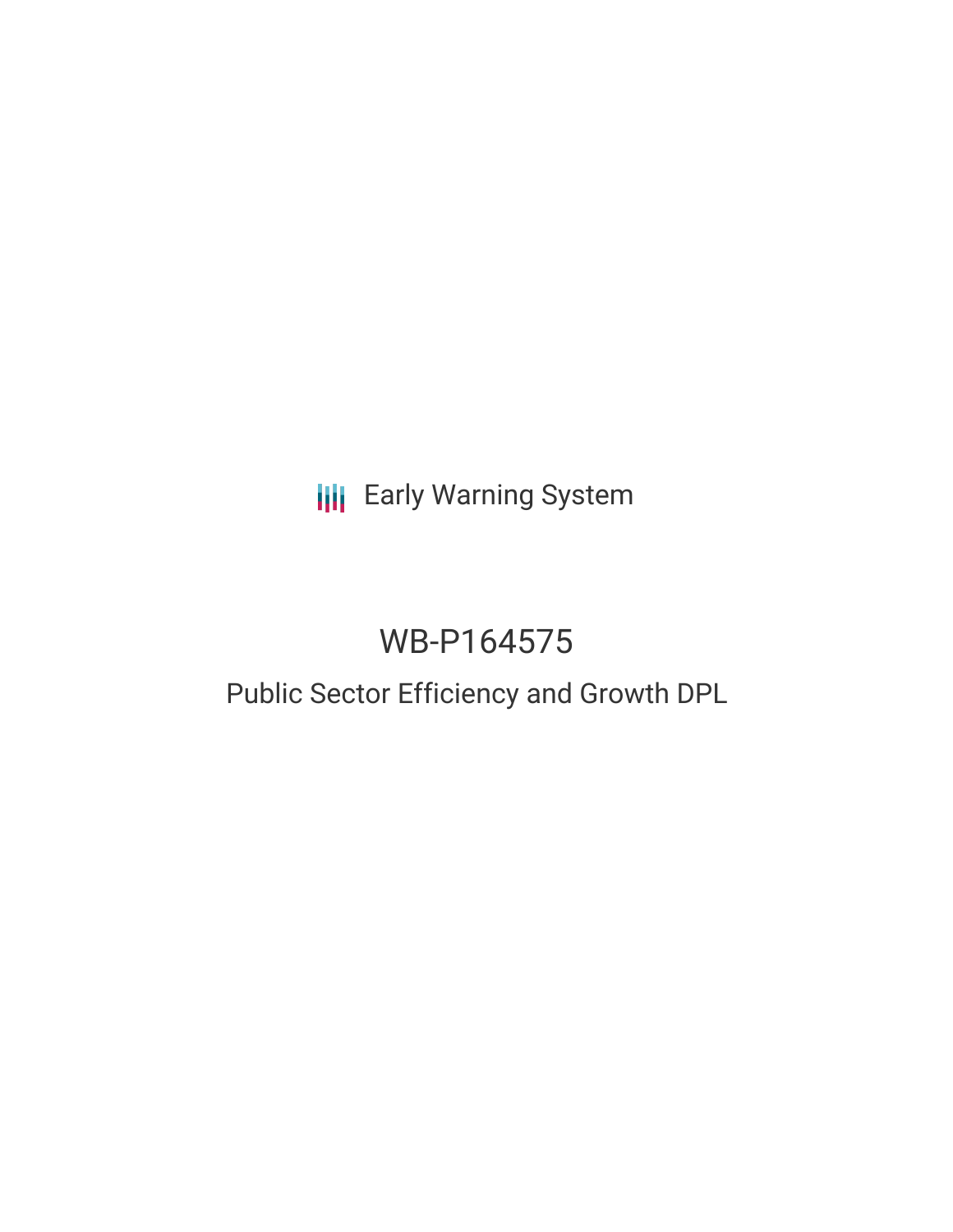

### **Quick Facts**

| <b>Countries</b>               | Serbia             |
|--------------------------------|--------------------|
| <b>Financial Institutions</b>  | World Bank (WB)    |
| <b>Status</b>                  | Proposed           |
| <b>Bank Risk Rating</b>        | U                  |
| <b>Voting Date</b>             | 2020-02-21         |
| <b>Borrower</b>                | Republic of Serbia |
| <b>Sectors</b>                 | Law and Government |
| <b>Investment Amount (USD)</b> | \$150.00 million   |
|                                |                    |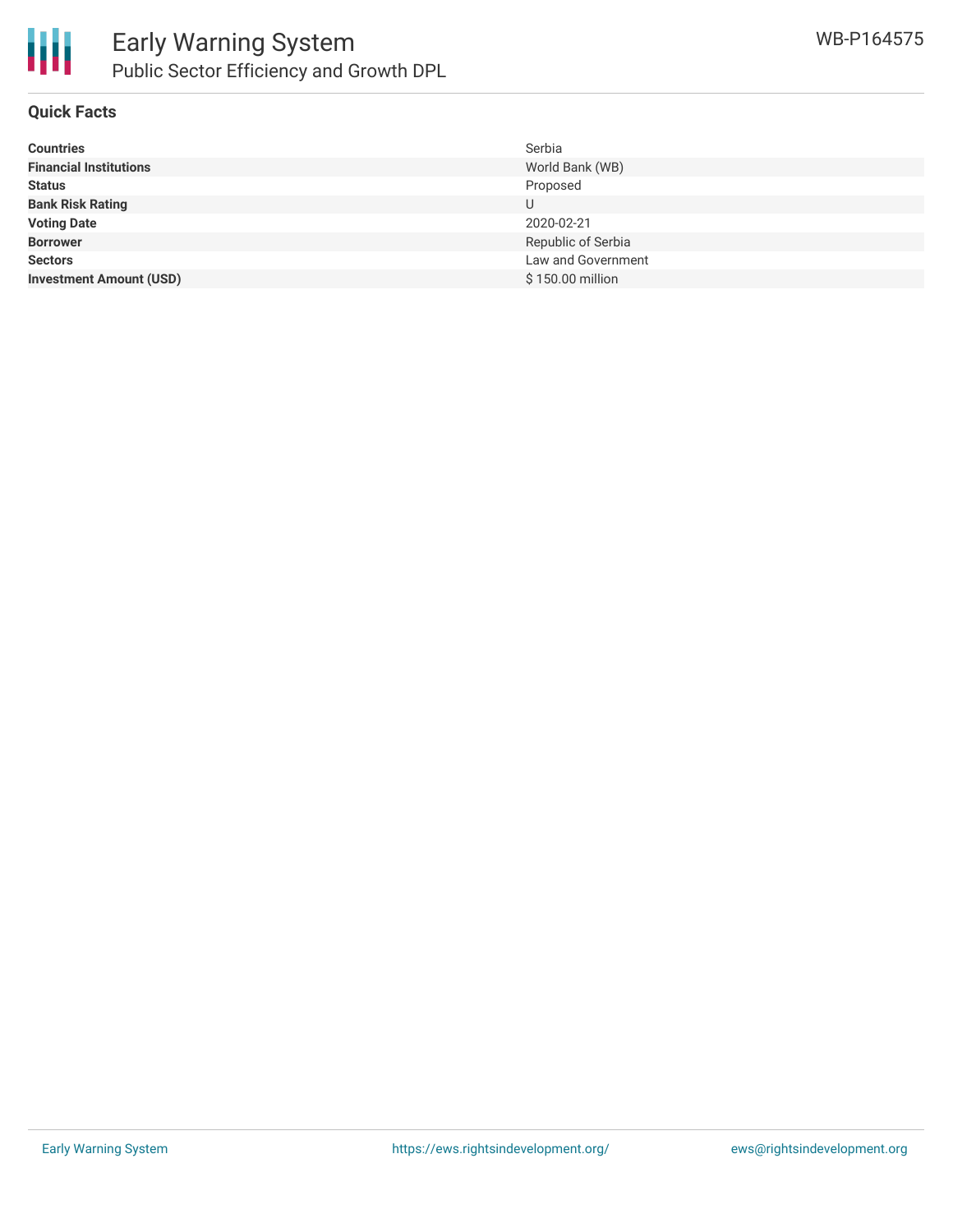



## **Project Description**

According to the Bank's document, this project finances support for the Government of Serbia to implement a targeted set of reforms that will help to increase the efficiency of managing public resources as well as to create foundations for faster private sector-led growth.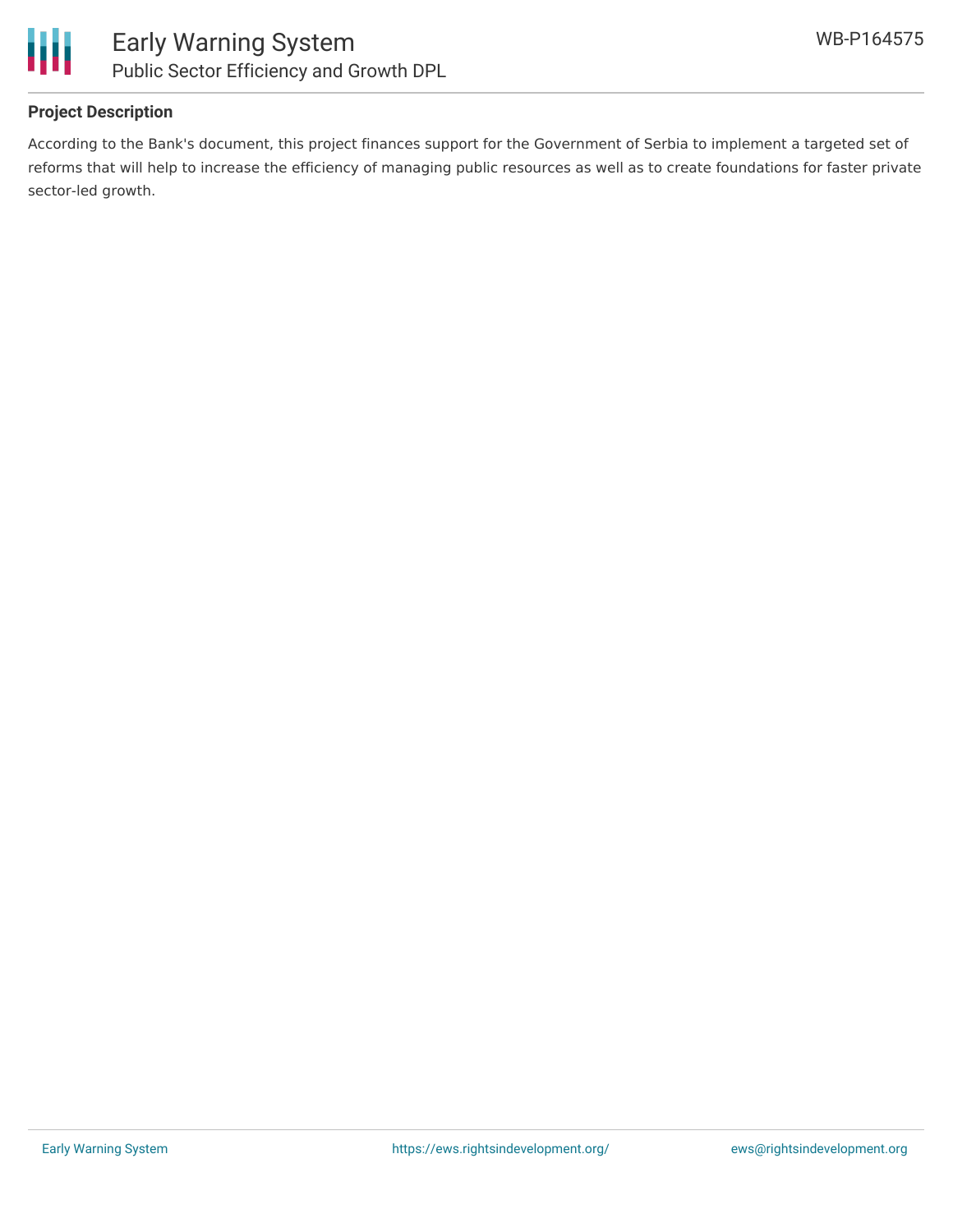

# Early Warning System Public Sector Efficiency and Growth DPL

## **Investment Description**

World Bank (WB)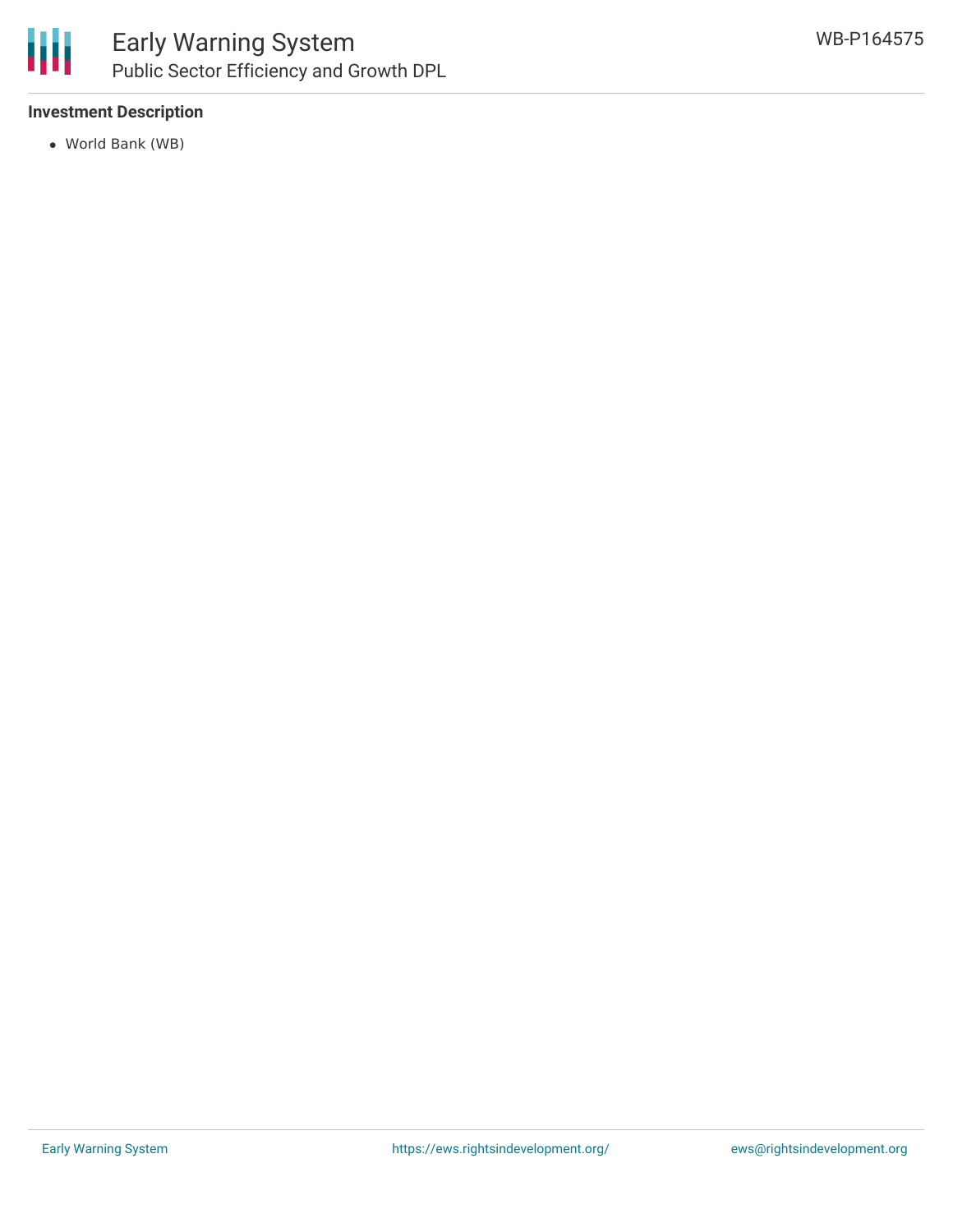### **Contact Information**

**Ministry of Finance** Vuk Delibasic, Advisor. [vuk.delibasic@mfin.gov.rs](mailto:vuk.delibasic@mfin.gov.rs)

#### **ACCOUNTABILITY MECHANISM OF WORLD BANK**

The World Bank Inspection Panel is the independent complaint mechanism and fact-finding body for people who believe they are likely to be, or have been, adversely affected by a World Bank-financed project. If you submit a complaint to the Inspection Panel, they may investigate to assess whether the World Bank is following its own policies and procedures for preventing harm to people or the environment. You can contact the Inspection Panel or submit a complaint by emailing ipanel@worldbank.org. You can learn more about the Inspection Panel and how to file a complaint at: http://ewebapps.worldbank.org/apps/ip/Pages/Home.aspx.